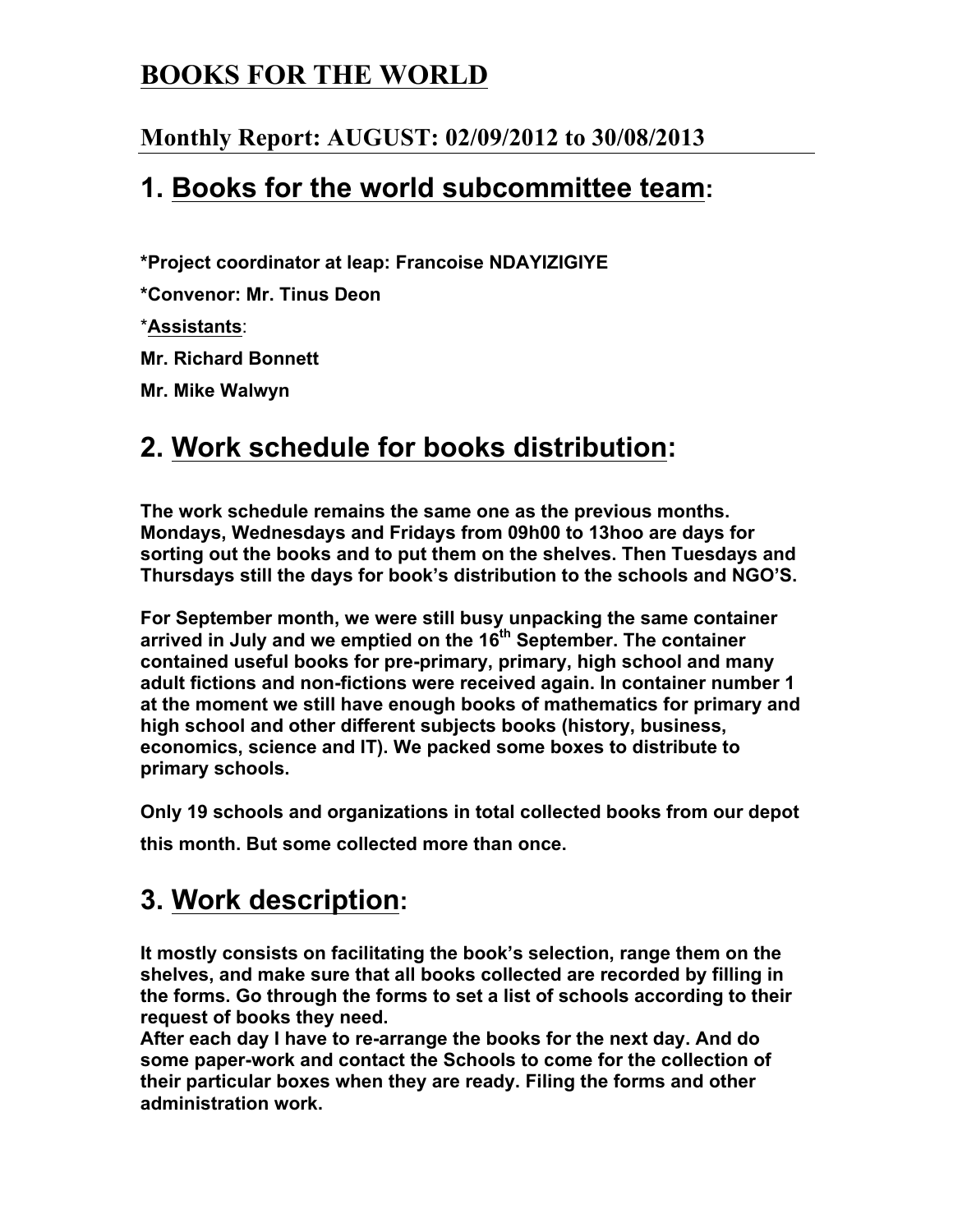## **4. Books distribution:**

**03/09/2013: 57 books; RDC; by Randall 03/09/2013: 535 books; Thornton Road Primary; by G.Brand 03/09/2013: 35 books; Belthorn Primary; by David Kapp 05/09/2013: 190 books; Prayer and Fasting Ministry; by Germaine 05/09/2013: 389 books; Belthorn Primary; by David kapp 05/09/2013: 414 books; Angel Foundation; by Natalie 05/09/2013: 156 books; Springbok Atlas Tours and Safari; by Misha 06/09/2013: 150 books; Tygerhof Primary; by Marieke 10/09/2013: 127 books; RDC Global; by Randall 10/09/2013: 187 books; Alexander Institute of S.D; by Kevin 10/09/2013: 200 books; Nurul Islam Education Forum; by S.Jumat 12/09/2013: 478 books; Grassroots Group; by Muller 13/09/2013: 17 books; Ikamva Youth; by Liesel 17/09/2013: 114 books; RDC Global; by Randall 17/09/2013: 228 books; Tamboerskloof Primary; J.Vosloo 17/09/2013: 66 books; Chippindale; by Deborah 17/09/2013: 64 books; Tiny Treasures Educare; by Agnes 17/09/2013: 40 books; Lion King Educare; by Jennicke 17/09/2013: 184 books; Aloe Junior High; by Gloria 19/09/2013: 150 books; Belthorn Primary; by David 19/09/2013: 77 books; ORT SA CAPE; by Beverly Da Casta 19/09/2013: 62 books; ZooZoo Land; by M.Cooper 19/09/2013: 257 books; St.John's R.C; by Y van Tonder**

**Total: 4427 books collected by schools and NGO'S plus 472 books taken by leap learners and other students from different learning institutions. And 10 %( 490 books) of total books taken were donated to charity because they were damaged and unsuitable to South African curriculum.**

**Report by Francoise NDAYIZIGIYE**